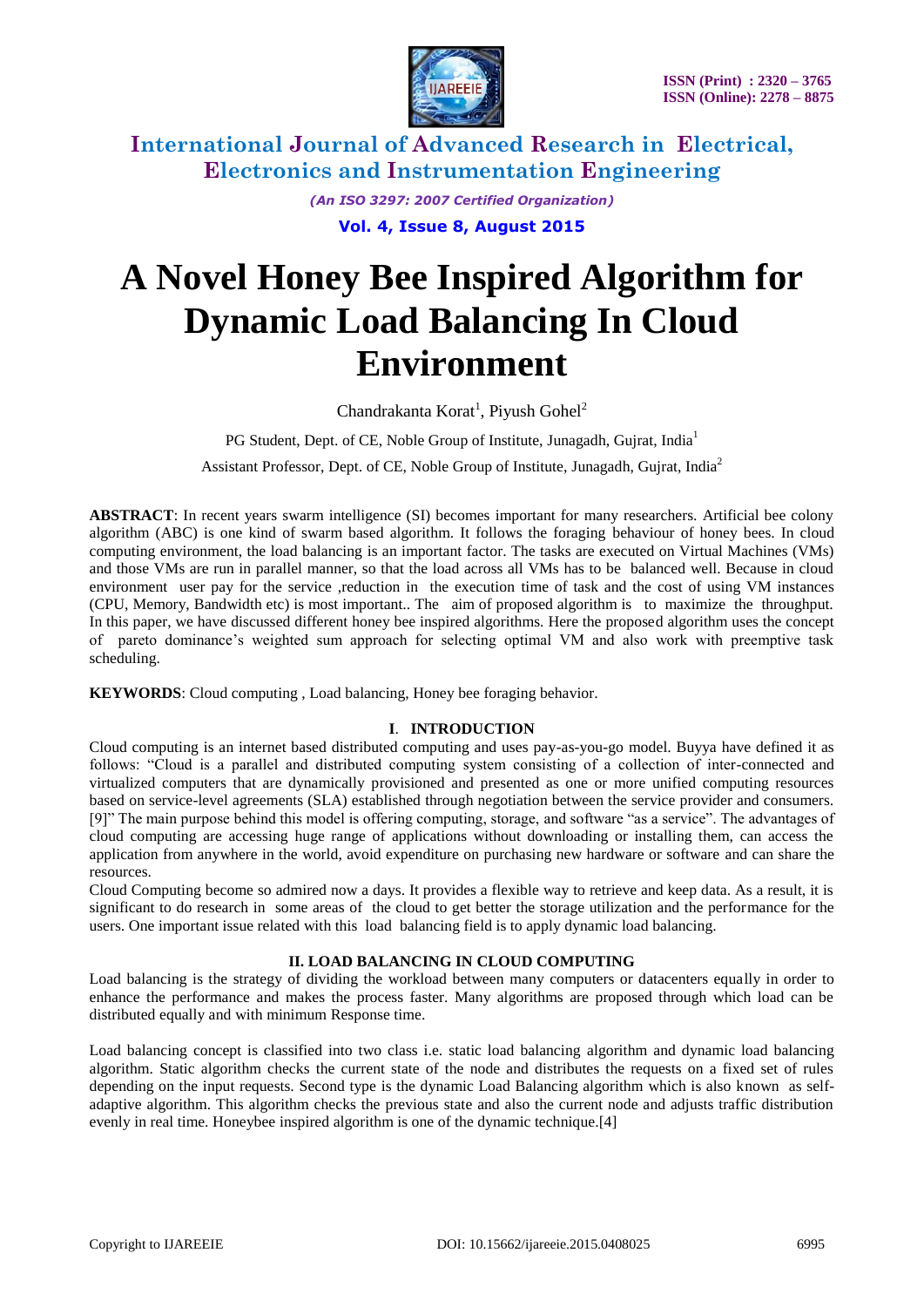

*(An ISO 3297: 2007 Certified Organization)*

### **Vol. 4, Issue 8, August 2015**

#### **III. HONEYBEE'S BEHAVIOUR**

The artificial bee colony algorithm(ABC), is an optimization algorithm which is based on the smart foraging behavior. This Meta heuristic is inspired by the smart foraging behavior of honey bee swarm. The ABC contains three groups of bees [1]. They are

- Scout bees:-Simple meaning of scout is a soldier sent to gather information. The bee who carries out random search is identified as scout. Upon finding one they returned to bee hive and inform forager bees.
- Forager bees: The bee which is going to the food source which is visited by scout bees previously is forager bee.
- Onlooker bees: Onlooker means somebody who watches an event without participating in it**.** The bee waiting on the dancing area is an onlooker bee.

Scout bees are sent to search for suitable sources of food, when one is found, they return to the hive to advertise this using a display dance known as a "waggle dance". This dance shows the appropriateness of the food source. Forager bees then trail the scout bees back to the discovered food source and begin to collect it .The remaining amount of food available is reflected in their waggle dances, on the bases of how many bees have been returned to the hive which allows more bees to be sent to a source, or exploited sources to be discarded.

#### **IV. LITERATURE SURVEY OF HONEYBEE INSPIRED LOAD BALANCING ALGORITHMS**.

Many researchers have put their attention on honey bee inspired load balancing techniques. Some of them are as follows.

1 In [4] authors presents a Priority based dynamic load balancing .It works better for heterogeneous cloud computing systems and is for balancing non-preemptive self-governing tasks . But considers just priority as the key QoS parameter

2 In [5] author used Random sampling method to choose VMs and iteration formulation to select better VM .It makes sure the system is under the balanced circumstance and finishing time is less.

3 In [1]. Pareto dominance principle is used. Not suitable for pre-emptive dependent tasks.

4. In [2] Pre-emptive Task Scheduling is used.The algorithm cannot work with dependent tasks and there is a QoS uncertainty.

5. In [7] Proposed algorithm uses the knowledge of previous solutions to look for better solutions. But it ignores the inactive condition of a Virtual machine even after the completion of jobs assigned to it

6. In [8] authors presents Random stealing method by which Idle time of Virtual machine is being saved.

7. In[6] authors presents a method which uses AntNet and Distributed Genetic Algorithm (DGA). It removess the requirement for having an entry for each destination node in the routing table.

8. In [3] proposed methods uses approach of submitting the tasks to the virtual machine till the machine gets overloaded. There is improvement in execution time and also reduction in waiting time of tasks

#### **V. PROPOSED SYSTEM**

Honey bee inspired load balancing is a dynamic load balancing algorithm[4].But in traditional Honey bee inspired algorithm, there are limitations like uncertainty in quality parameters and also there is no improvement in the throughput of the system as expected. And most of them works only in non-preemptive manner. So, to overcome above problems proposed algorithm is developed which supports other QOS parameter while selecting optimal VM at IAAS level and can also work with preemptive tasks. The proposed algorithm works in **preemptive manner** and considers tasks priority while migrating them from one node to another. The proposed algorithm considers **multi objective optimization** for selecting optimal VM for load balancing and for assigning priorities to the task. Results can be evaluated in CloudSim[14].

Multi-objective –optimization

Multi-objective optimization is a part of multicriteria decision making problem, which involves more than one objective function that can be optimized at the same time. The multi-objective optimization problem can be stated as , min $[f1(x),f2(x),...,fn(x)]$ ,  $x \in S$ ,

where the integer  $n$  is the total number of objectives and the set  $x$  is the feasible set of decision vectors. The feasible set is generally assigned by constraint functions.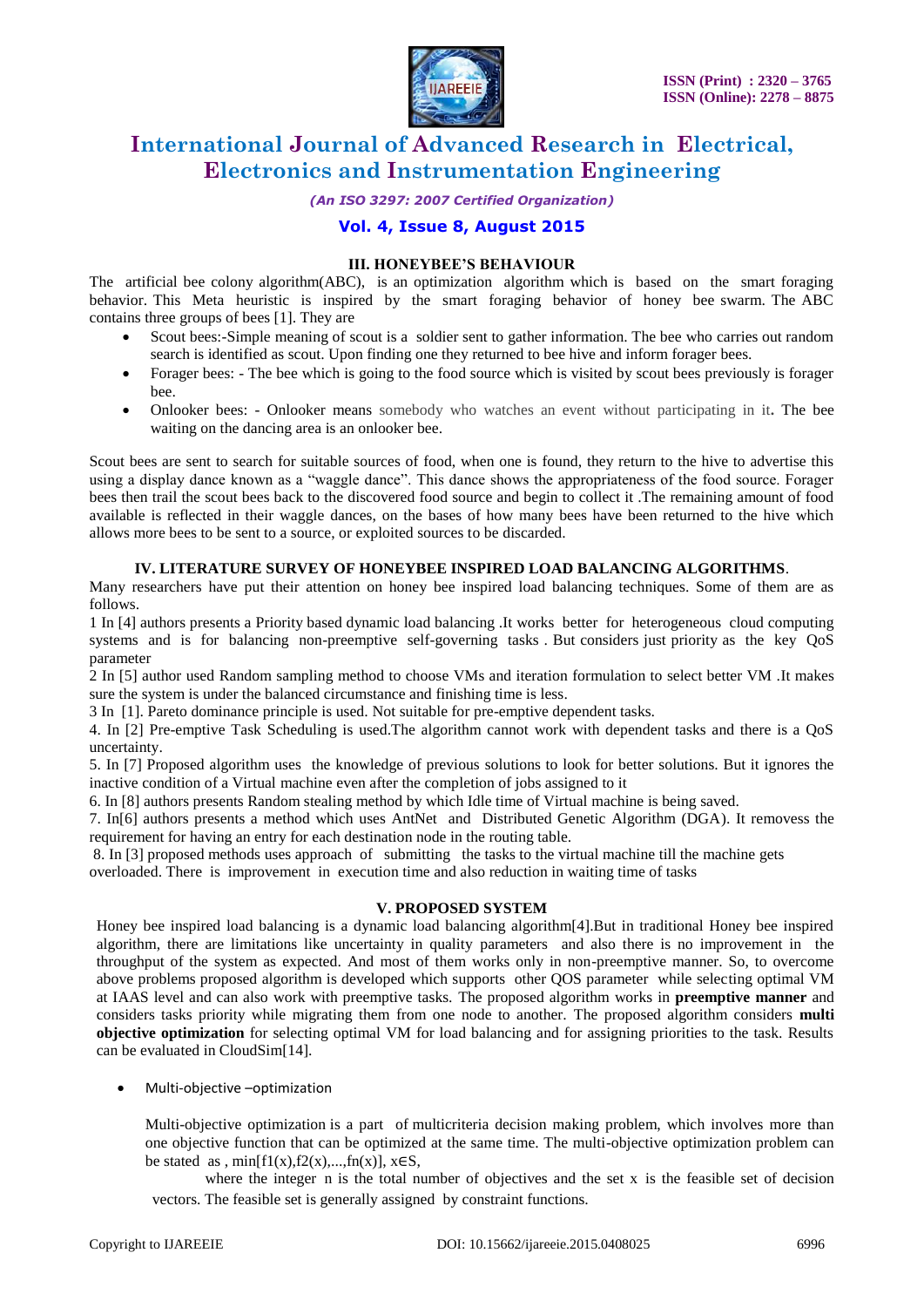

*(An ISO 3297: 2007 Certified Organization)*

## **Vol. 4, Issue 8, August 2015**

Pareto Dominance

In multi-objective optimization, most of the times there does not exists a feasible solution which minimizes all of the objective functions at the same time. [18] Therefore, Pareto optimal solutions are used , Pareto dominance means a vector  $J1 = (i1, i2...in)$  is said to dominate  $J2 = (k1, K2...kn)$  if and only if J1 is partially less than or equal to J2. That is J1i<=J2ifor all i  $\epsilon\{1, 2, 3...\}$ [1]. There are many methods of finding pareto optimal solution and one of them is weighted sum method.

 Weighted Sum manner/Scalaraization method The weighted sum process to resolve the multi criteria optimization is as follows , [11]  $U = \sum_{i=1}^{k} W_i F_i(x)$ 

Here Wi is the weight and  $\sum_{i=1}^{k} Wi = 1$  where Wi >0, i=1,...,n. Fi(x) are the objective function. For example, if k=3 then,

$$
U = w1F1(x) + w1F1(x) + w1F1(x),
$$

Here,  $w1 + w2 + w3 = 1$ . This technique is the simplest approach and possibly the most widely used traditional method. What should be the value of the weights ? It depend on the relative importance of each objective.[12]

Preemptive and non preemptive task scheduling[13] To preempt means to act to prevent something or to replace something. On preemptive task scheduling characteristics are (1)Once in running state, task will continue to run.

(2)Potential to monopolize the CPU (3)f higher priority task arrives than task will be put in queue and it has to wait. Preemptive task scheduling is exactly opposite with non preemptive task scheduling. Their characteristics are (1)Currently running process may be interrupted and put into ready state if higher priority task arrives (2) Preemption takes place only when priority of removed task is higher than running task.

#### Applying weighted sum method

Here weighted sum method is applied 1)For selecting optimal VM and 2)For calculating priority of a task. 1) For selecting optimal VM

$$
U = w1T(i,j) + w2C(i,j) + w3F(j) \tag{1}
$$

Where ,

$$
T(i,j) = \frac{PT(it,mj) - tmin}{tmax - tmin}
$$
 (1.1)

$$
C(i,j) = \frac{C(i,mj)-Cmin}{Cmax - Cmin}
$$
 (1.2)

$$
F(j) = \frac{F(mj) - Fmin}{Fmax - Fmin}
$$
\n(1.3)

- o Where Where w1,w2,and w3 are related weights which shows the importance of that objective functions  $T(i,j),C(i,j)$  and  $F(i,j)$  respectively. T  $(i,j), C(i,j)$  and  $F(i,j)$  represent cost-efficiency ratios of time ,costs and fault rate respectively. tmin and tmax are the minimum and maximum execution time respectively Cmax and Cmin are maximum and minimum cost of any task. And Fmin and Fmax are the minimum and maximum fault rate among all VM. And Assign task, tVM, mj which has less minimization function value.
- o Where PT(ti,mj) is the required processing time of task ti on VM mj. It depends on the processing time of higher priority task than ti and its own processing time (ti,mj) represents the cost of executing task ti on Vm mj [1].
- o  $C (ti,mj) = 6 * PT (ti,mj) * Vco * Cmj/Cclcap (1.2.1)$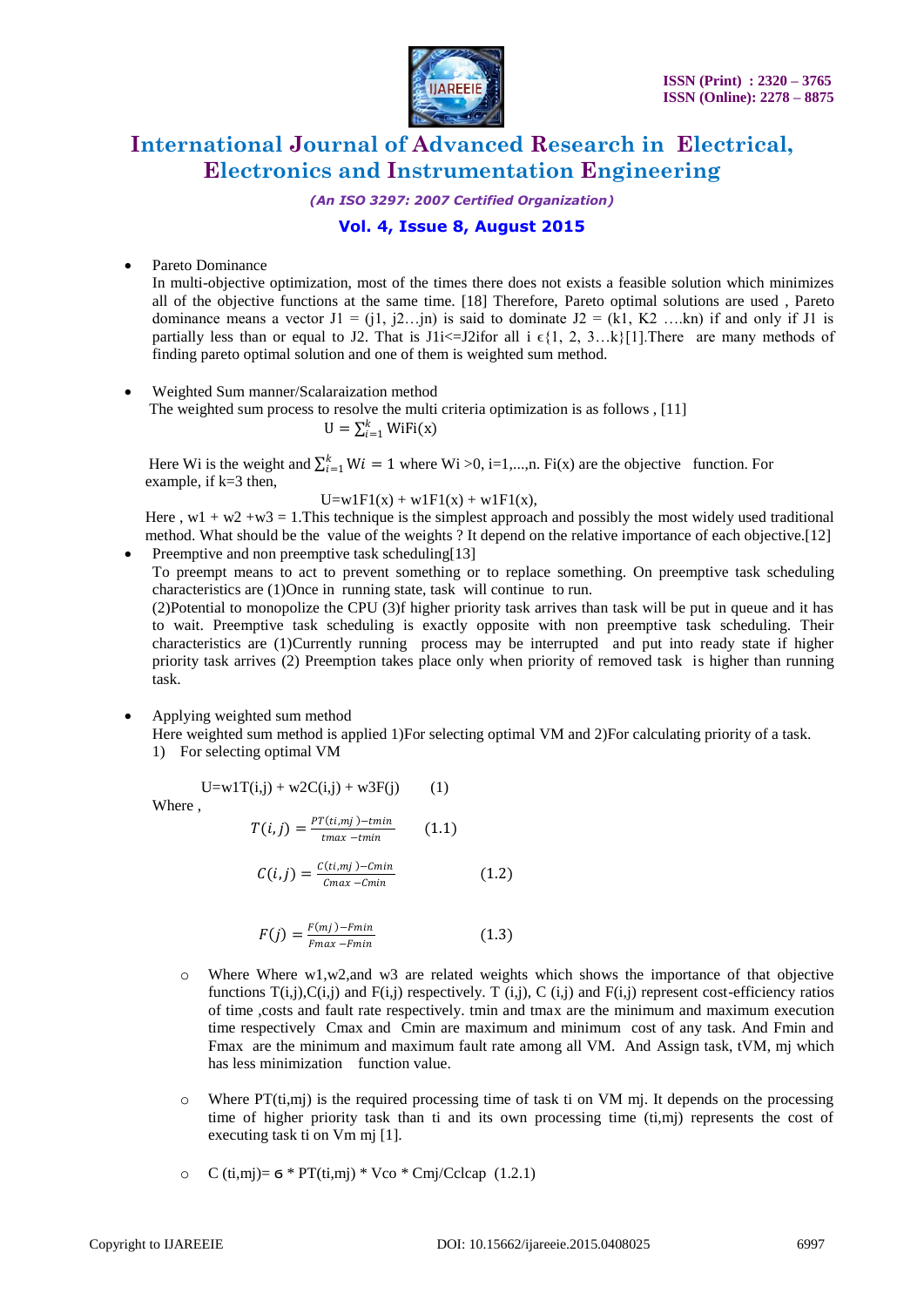

*(An ISO 3297: 2007 Certified Organization)*

### **Vol. 4, Issue 8, August 2015**

Clcap denotes the capacity for the VM having less capacity and Vco is the cost of that VM which is calculated through fixed price allocation mechanism. ϭ is the random variable. Most of the cloud providers assign virtual machine instances to their users by using technique of fixed-price allocation schemes. It means that users has to pay flat prices per unit of time for using that assets. They classify different types of VM instances by their number of processors, speed of processors, the memory range, the bandwidth allotment, etc.[1]

- $\circ$  FR(mj) is the fault rate. FR(mj) = n(f)/t. It gives the number of faults occurs in VM mj in given period of time
- 2) For calculating priority of a task

We compute the priority of tasks by this equation:

```
P(i) = w1 * TUi + w2 * TPi + w3 * TLi + w4 * LTi (2)
```
- $\circ$  Where P(i) stands for task Ti's priority
- $\circ$  w1,w2,w3,w4  $\epsilon$ [0,1] are weights of priority
- $o$   $w1+w2+w3+w4=1$ .
- o TUi, TPi, TLi, LTi are the task user type, task expected priority, task length and latency time of task Ti respectively.

FIG 01 shows the flow of the algorithm syep by step.First iy checks the systems overall load to check that whether the system iis balanced or not.If it is not balanced than the load balancing will be carried out.

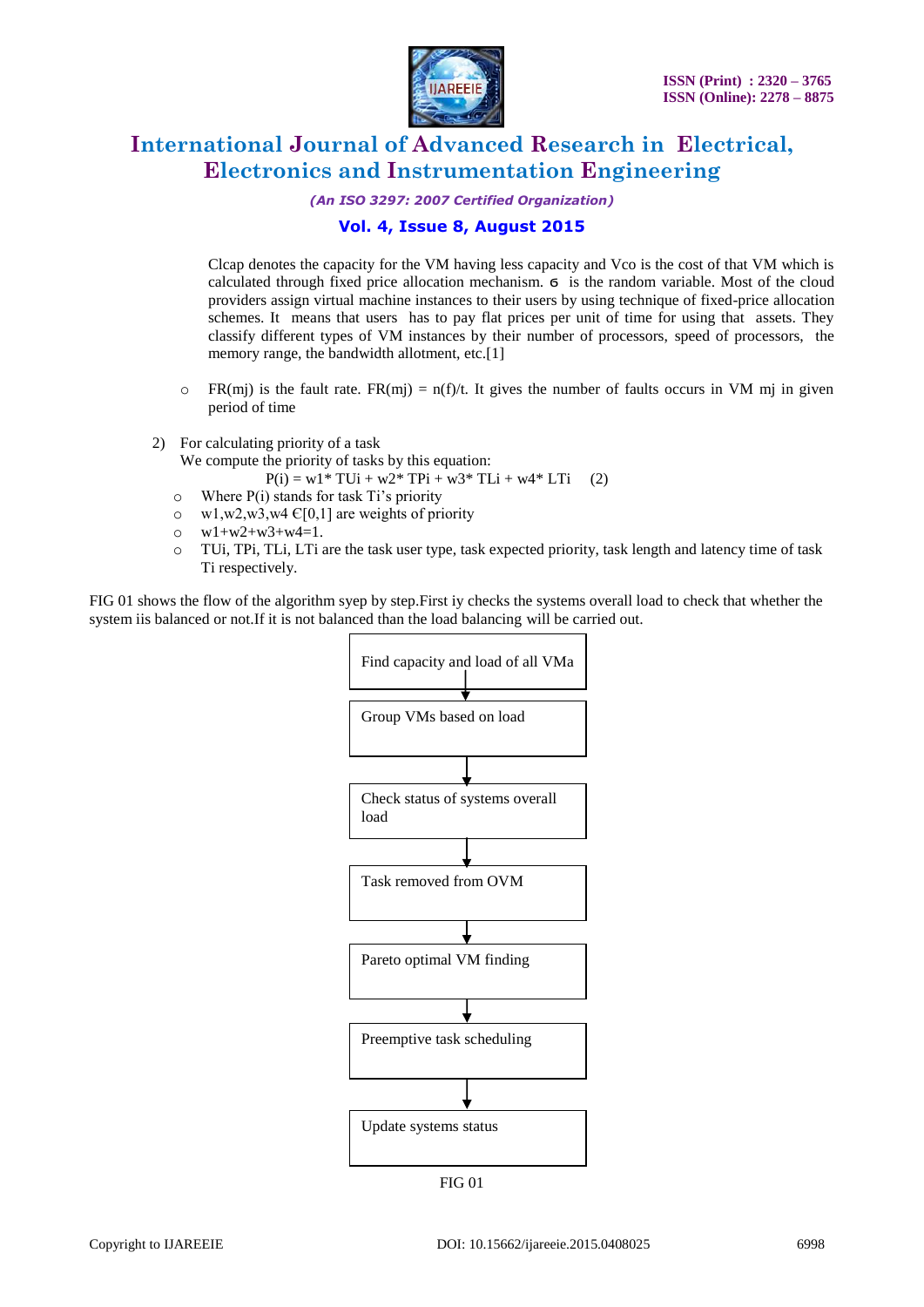

*(An ISO 3297: 2007 Certified Organization)*

## **Vol. 4, Issue 8, August 2015**

Load Balancung Algorithm

- o Step1: Find capacity and load of all VMs. Then check the value of "ϭ " and determine whether the system is balanced or not. If balanced then exit.
- o Step2: Take load balancing decision based on load. If load>max.capacity then exit.
- o Step3: Group VMs based on loads.
- o Step4:Apply Load balancing
	- Find demand of each VM in OVM
		- Sort VMs in OVM
		- Sort VMs in UVM
		- If there are more than one VM in UVM
			- **VMd=Call Pareto optimal VM finding ------ A**

**Preemptive scheduling of the tasks- --------B**

- o Step5:Update the no. of tasks assigned to VMd
- o Step6:Update sets OVM,BVM and LVM

FIG 01 shows the flow of the algorithm syep by step.First iy checks the systems overall load to check that whether the system iis balanced or not.If it is not balanced than the load balancing will be carried out.

Step 1 in detail

**Capacity** of a VM, m is[1], Ci=Pni×Pmpi+VMbwi Where ,Pni is the number of processors in VMi,Pmpi is millions of instructions per second of all

processors in VMi Vmbwi is the communication bandwidth ability of VMi Capacity of all VMs, C  $= C1 + C2 + \dots Cn$ 

**Load** on a VM m is, Total length of tasks that are assigned to a VM is called load, [1] The processor load is given by the number of tasks simultaneously running on that processor.[20]Load of a VM at time t can be calculated as the Number of tasks at time t on service queue of VMi divided by the service rate of Vmi at time t.  $Lvmi, t = \frac{N(T,t)}{C(r)}$  $\frac{N(t,t)}{S(vmi,t)}$ . Loads of all Vms, L = Lvm1+Lvm2+.........Lvmn

**Processing time** of a VM m is, PTi =Lvmi/ci, Processing time of all VMs:PT=L/C

**Standard deviation** of load:  $\sqrt{1/m} \sum_{i=1}^{m} (PTi - PT))^2$ (3)

If the standard deviation of the VM load σ is under or equal to the threshold condition, whose value is in [0–1] then the system is balanced. Otherwise system is in an imbalance state, overloaded or under loaded

When the current workload of VM group exceeds the maximum capacity of the group which is predefined by threshold value, then the group is overloaded. Load balancing is not possible in this case. This condition is checked in **Step 2.**

Sub Algorithm A- Pareto optimal VM Finding

Step1: Find cost of all VMs using Fixed Price Allocation Scheme. Step2: For each task ti, For each VM mj, Calculate cost of executing ti on mi using  $(1.2.1)$ . Calculate the minimization function F Select mj having minimum F

Step3: Return mj.

Sub Algorithm B- Preemptive task scheduling

For each task  $T$  in VMs find machine VMd  $\epsilon$  UVM such as  $T$  is preemptive.

If (Incoming task priority  $\ge$  =priority of task running on VM

If (Remaining expected completion time of incoming task <Task currently running on VM) -Save the state of currently running task and